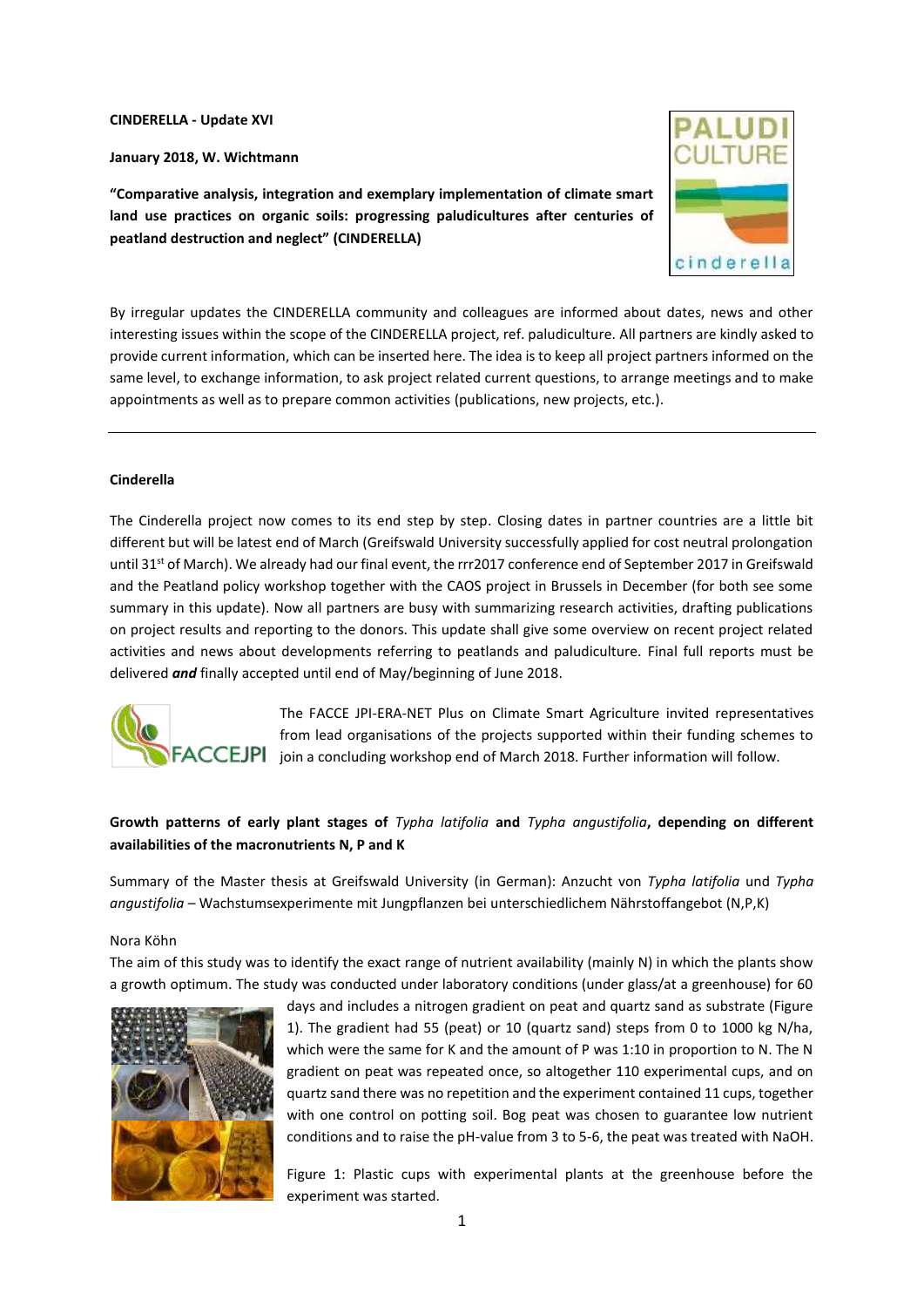The young plants were cultivated from seeds. Upon reaching a height of 18 cm, the plants were transplanted from potting soil to the experimental substrate. The plants received a nutrient solution twice a week with increasing concentration and other essential nutrients as a basic solution according to Hoagland & Arnon (1950). At the end of the experiment, the parameters leaf length, root length, weight and biomass element concentrations were measured.

Results: The results for *T. latifolia* and *T. angustifolia* do not differ that much, therefore only results for T. latifolia are mentioned below. The total leaf length of T*. latifolia* increased with increasing nutrient addition in both substrates. However, the incline was much higher at quartz sand (Figures below). A dependency of leaf length on nutrient addition was only found at quartz sand. This became clear with the coefficient of determination (R2). All plants on peat show minor growth and most leaves become yellow and potentially die off.

Because of the pre-treatment with NaOH, peat has a much higher concentration of sodium than potting soil and quartz sand (Figure below, right). The same enrichment of sodium happened in the experimental plant biomass at peat in comparison to plants at other substrates (Table).





Figure: Total leaf length per cup, for *T. latifolia* with peat as substrate and additional leaf length of plants which are further grown at potting soil during the experimental period.

Figure: Total leaf length per cup, for *T. latifolia* with quartz sand as substrate and additional leaf length of plants from a control with potting soil.

Table: Sodium concentration in above ground biomass of *T. latifolia* at peat, potting soil and quartz sand and concentration in substrate at the beginning of experiments.

| $\mid$ T. latifolia | Na-concentration ( $\mu$ mol/g TG) |           |
|---------------------|------------------------------------|-----------|
|                     | Above ground biomass               | Substrate |
| Peat                | 607±121,1                          | 638,3     |
| Potting soil        | 65.4                               | 14.8      |
| Quartz sand         | $26,8{\pm}7,8$                     | 0,0       |

The total leaf length was measured as an indicator for biomass production and plant vitality. *T. latifolia* shows a positive dependency of increasing biomass production on increasing nutrient addition, only for quartz sand. Because of the small number of experimental plants and the missing number of repetitions, it is not possible to statistically prove the data. The results for *T. latifolia* on peat made clear, that plants in comparison with potting soil and quartz sand show a very poor growth

During the experiment it became clear, that some other factor than the nutrient availability was negatively influencing plant growth. It was not possible to narrow down the amount of N (and also of P and K) at which the plants show a growth optimum.

A high Na-concentration in soil reduces plant growth and also changes soil properties (Figure below, left), which leads to a lower permeability for water and air (Bernstein, 1975; Blumwald et al., 2000). On a long-term basis, the plants struggle for nutrients and it is possible that they experienced N deficiency. That is contradictory with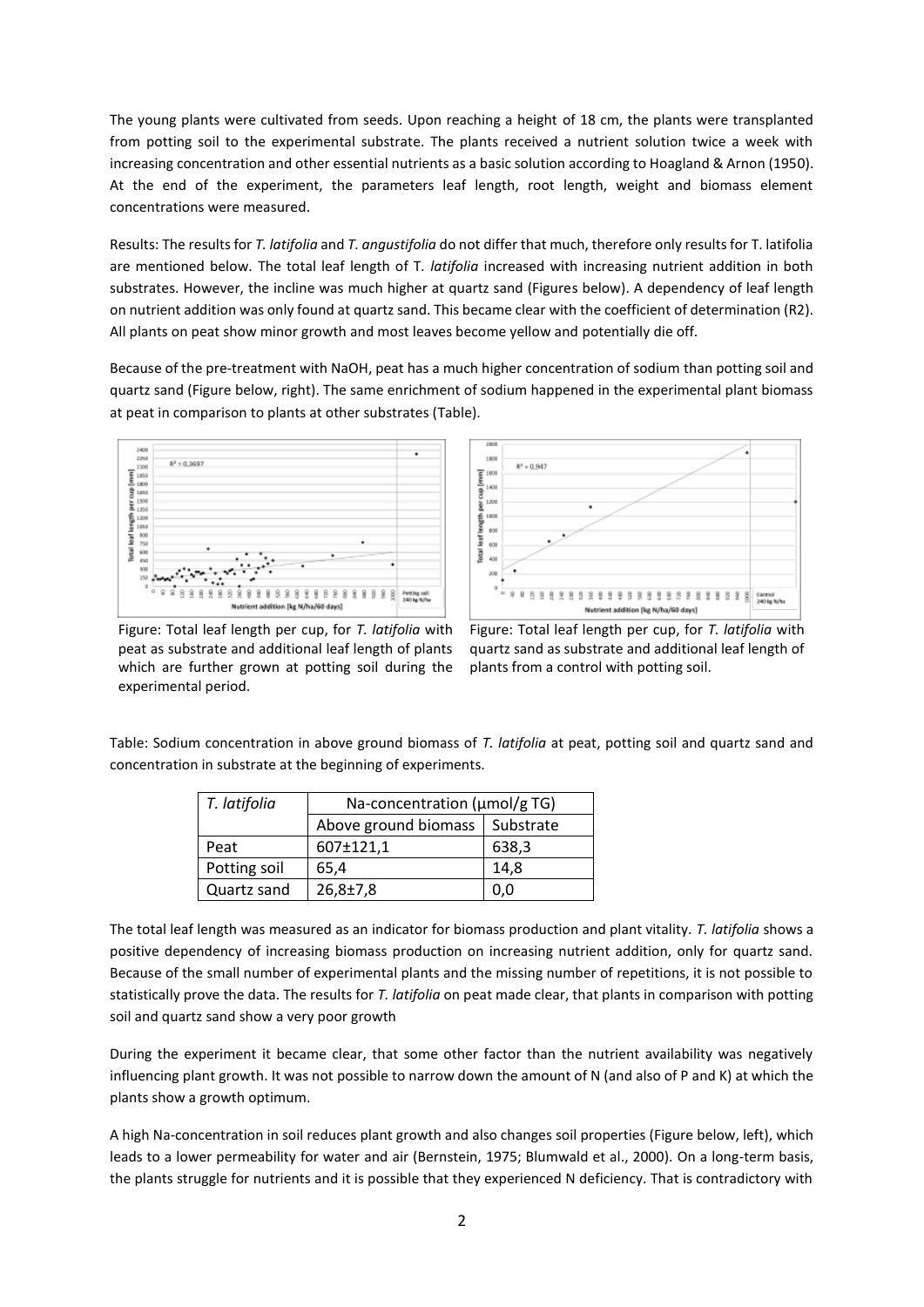the partly high N additions within the N gradient, but all symptoms (Figure below, right) argue for such a deficiency. To summarize the final result, NaOH was most likely the reason for the arising problems.



Figure: Illustration of changing soil properties from peat without NaOH to peat with NaOH.



Figure: Illustration of reduced plant growth from the start (on the left) until the end (on the right) for a plant on peat.

## Sources:

Bernstein, L. (1975). Effects of salinity and sodicity on plant growth. Annual Review of Phytopathology, 13, 295–312. Blumwald, E., Aharon, G. S. & Apse, M. P. (2000). Sodium transport in plant cells. Biochimica et Biophysica Acta, 1465, 140–151. Hoagland, D. R. & Arnon, D. I. (1950). The water-culture method for growing plants without soil. Calif. Agricult. Exper. Station, 347, 1-32.

## **News from Nijmegen**

#### Jeroen Geurts

I finally talked to a representative of the Netherlands Enterprise Agency (RVO). They are dealing with subsidies from agriculture and the interpretation of European legislation. The man I talked to is not the decision maker, but an advisor/specialist at this agency. He already knew about wet agriculture initiatives and was especially interested in clean water in agricultural peatland areas. About the direct payments he said that paludiculture can get the normal payment of 350 euro/ha. It only needs to be agricultural land where you grow something you can harvest. It doesn't have to be an official agricultural crop. Turning permanent grasslands into paludiculture is also not a problem, he said, because there are no restrictions on that in the Netherlands at the moment. They even convert grassland into corn fields at the moment. It is only important to keep a minimum area of permanent grasslands per country. Apparently we are far above this threshold in the Netherlands. The last important thing he mentioned, was that farmer organizations could possibly also apply for a water purification subsidy from RDP3 (if water purification by paludiculture is proven of course), together with interested water authorities. 50% of the money can come from RDP (Rural development program) and 50% has to come from the water authority (Dutch website of RDP/POP3: www.rvo.nl/onderwerpen/agrarisch-ondernemen/gemeenschappelijklandbouwbeleid/plattelandsontwikkeling).

All of the above is only valid for the Dutch situation and also not an official statement of RVO. The advisor suggested that farmers should just apply for a subsidy at RVO and see what happens. At least we keep in touch with this organisation. They are certainly willing to collaborate with us. The main problem they see with paludiculture are the high harvesting costs, because special machinery is needed. In the meanwhile, RVO told me that policy makers in The Hague will organize a brainstorm session about paludiculture with *Typha*, possible subsidies and crop recognition. They still need and ask for cost and revenue calculations. So it is important that we can provide them with some financial input concerning Typha cultivation as soon as possible, because it has their attention now.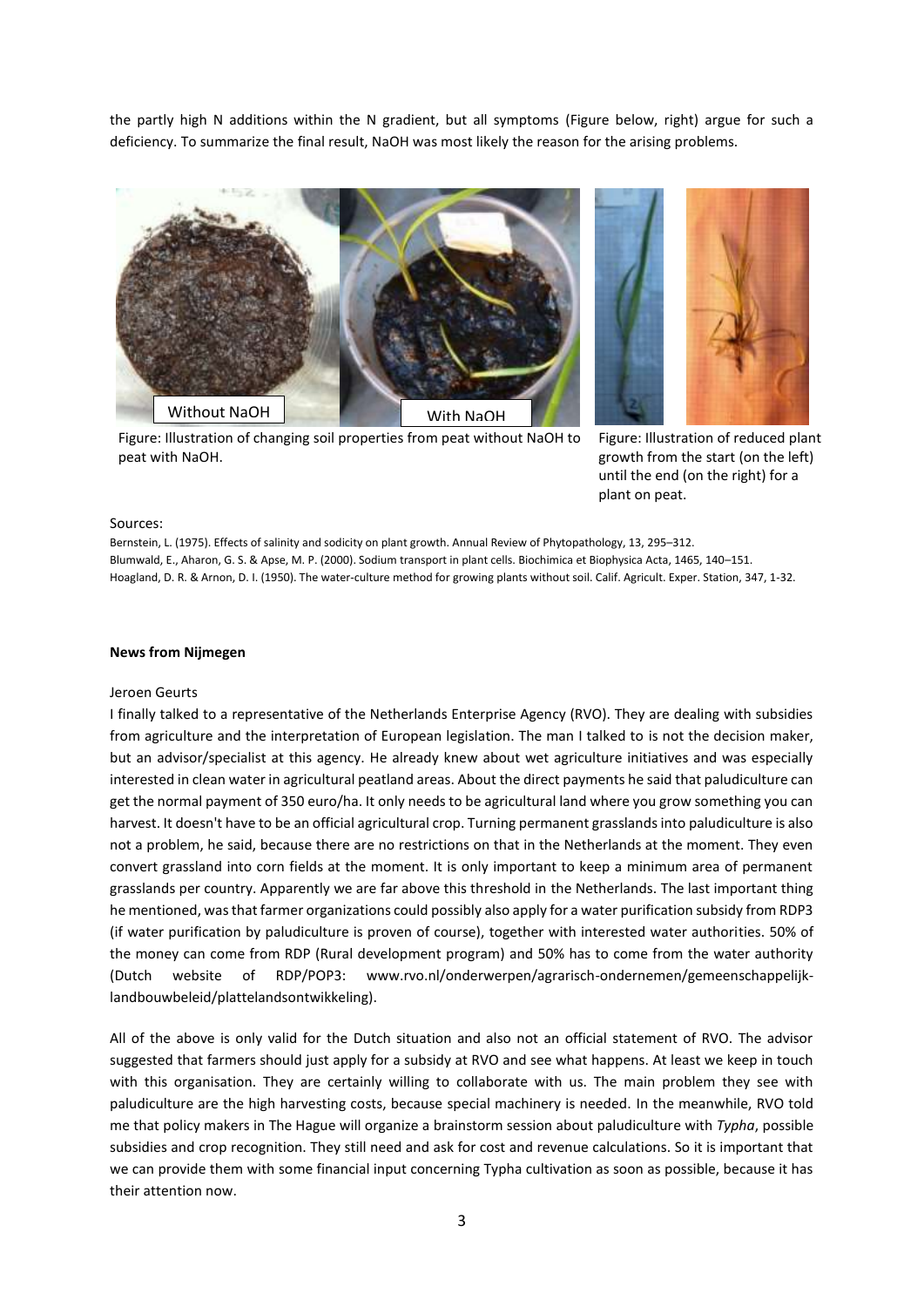# **Climate strategy for the agricultural sector**

# Jan Peters, Wendelin Wichtmann

Right at the beginning of the new year (10<sup>th</sup> of January) the mainstream national German farmers association, Deutscher Bauernverband (DBV), launched its climate strategy. The paper also considers peatlands: On the one hand, rewetting of drained agriculturally used peatlands for climate protection reasons is regarded as an intervention that strongly conflicts with existing ownership and production conditions. Rewetting for nature conservation purposes is considered inacceptable. Bon the other hand the strategy says that "economic use alternatives" with adapted water management must be found, but that these alternatives are still under development and in a pilot stage. The strategy calls for more research to develop strategies to continue economic use of land after rewetting. The strategy notes that it is necessary that agricultural policy recognizes paludicultures as a type of agriculture to ensure economic viability. Incentive programs, utilisation and marketing strategies, as well as markets must be developed for products from wet peatlands such as sedges, cattail and mosses. In pilot and demonstration projects, practical procedures for managing wet areas should be developed and disseminated through education and training. In any case, research is required to develop strategies for making intensive agricultural use compatible with rewetting, for instance by adapted water management. So the Bauernverband seems to be on the right way, although they do not yet appear to be very convinced about the role of peatlands in the climate discussion. We still need further projects and actions to win farmers as active partners for climate change mitigation and adaptation by peatland rewetting and paludiculture.

More information: www.bauernverband.de/klimastrategie-2018.

# **News from other projects and activities**

# **Morgen project at the GMC starts by January 2018**

# Wendelin Wichtmann

Within this project, relations between the city of Greifswald and surrounding areas for the production of biomass in paludiculture and their utilization (energetic: heat; material: e.g. insulating materials) shall be established and consolidated. The approach brings together key stakeholders to develop and sharpen a common goal for rewetting and subsequent paludiculture. The target group includes land owners and other decision-makers who have any influence on the landuse and water level on fen peatland areas (and biomass recycling). The project comprises the following sub-areas:

- Development of proposals and scenarios for the conversion to sustainable agricultural use of fen peatands
- Identification and increase of the acceptance of measures in the peatland area (rewetting/ Paludiculture), including through exam days and workshops
- Formulation of recommendations for the concrete implementation of Paludiculture
- Development of Project ideas/applications for the area-specific implementation  $\mathbb D$  Participation procedures for regional energy supply ( Heat/biomass)

In this project, the Michael Succow Foundation (Thomas Beil, Wendelin Wichtmann) cooperates with the chair of landscape economy (Prof. Volker Beckmann, Dr. Michael Rühs) and the city of Greifswald. One of the first activities is an assessment of GHG emissions from peatlands belonging to Greifswald (John Couwenberg and Felix Reichelt). The project is still looking for somebody to be employed at the project for covering the peatland related activities at the Michael Succow foundation.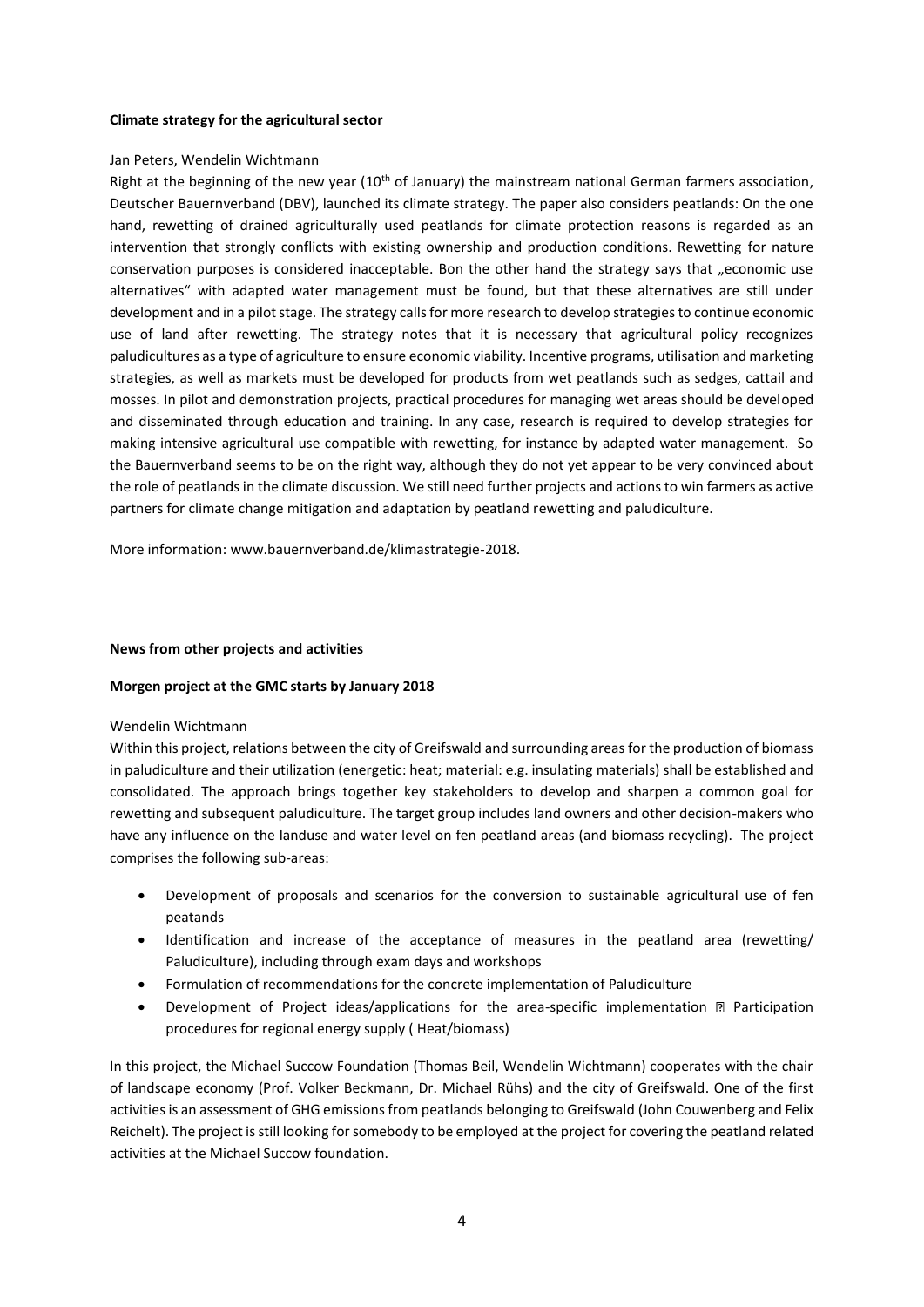# **Conferences and workshops**

# **Conference: "Thermal conversion of herbaceous biomass" in Ringsheim, Germany, 14th of December 2017 organized by Fachagentur Nachwachsende Rohstoffe e. V. and Zweckverband Abfallwirtschaft Kahlenberg**

# Claudia Oehmke

On the Conference producers of heating systems, biomass conditioning companies, agricultural scientists and engineers, authorities from the energy sector and environment as well as project executing organisations came together to discuss the development and constraints of conversion techniques for herbaceous biomass in Germany. The climate protection goals require a 15% reduction of CO<sub>2</sub> until 2020 and 90% CO<sub>2</sub> until 2050. The use of biomass for heating plays an important role in gaining these goals for climate protection. Besides the wood sector where resources are also limited, the importance of herbaceous biomass will increase in the next decades.

Currently, the use of herbaceous (gramineous, stalk material e.g. hay, straw) biomass for heating is not widely practised in Germany, unlike in other countries of Europe, for example Sweden and Denmark. Reasons for the slow development seem to be e.g. difficulties for continuous biomass supply. As well a keen competition with wood as a biofuel is present. Wood is comparable famous, technologically easier to handle and plants are cheaper to install. Given that a special boiler technology is needed for herbaceous fuels 10-15% more investment costs arise, in comparison to wood technologies. In Germany, the requirements for herbaceous heating plants are more strict than for wood heating plants according to the Federal Emission Protection Directive (BImSchV) and the Technical Instructions on Air Quality Control (TA Luft). Last year, a new draft (TA Luft) has been worked out to include recommended limits of the MCP-Directive of the EU from 2015. But the draft showed much lower emission limits f.e. for 0.1-50 MW heating plants (0.1-15 MW fine dust 20 mg/Nm<sup>3</sup>, NOx 0.30 g/Nm<sup>3</sup>, CO 0.15  $g/Nm<sup>3</sup>$ ) as is given by the EU, that further hindered the utilization of harbaceous biomass for heat generation.

Especially scientific engineers and boiler producers are on the opinion that even the newest technologies are not able to cope with the proposed low emission limits. On one side it will take another years to develop the technologies further, associated with higher costs for new combustion technology than today. Some participants were also interested in small scale heating plants for private use, especially farmers that have straw as a combined product from their grain production. But the common emission policy in Germany not allows an economically feasible production of heat with small scale boilers.



Fig.: Automatic fuel supply at the heating plant 980 kW in Ringsheim, Southern Germany. Bales are made from hay harvested on mountain grass meadows nearby. In future there should be plenty of these plants in place for utilisation of biomass from rewetted peatlands.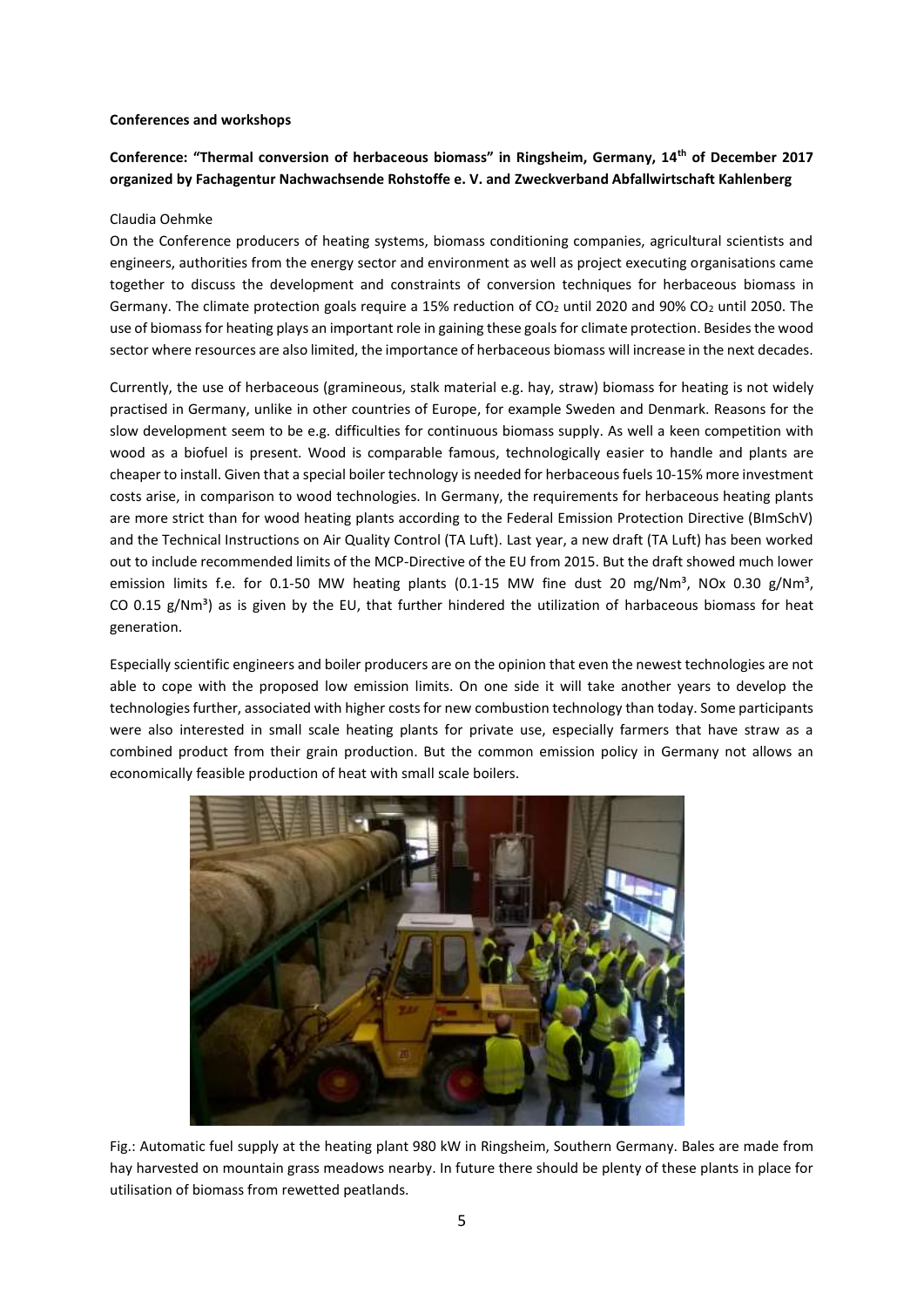Besides that a company that provides pellet plants said that biomass supply in their location are worthwile, but the sales market does not exist yet. This is why this company mostly works as contractor and pelletizes farmers` biomass, that will be used on their farms afterwards for heating in small scale pellet boilers.

Finally, lots of the participants concluded that also the ministries and the government are responsible to decide, in which way the renewable energy market will develop. To make it easier to promote harbaceous biomasses as renewable energy sources, lower emission limits, as well as governmental support for heating plant operators could be a way.

# **Paludiculture UK – Workshop in Kendal, Cumbria (29th & 30th November 2017)**

# Sabine Wichmann

An inaugural workshop on paludiculture in the UK was organised by Natural England and the Cumbria Wildlife Trust with support of the IUCN UK Peatland Programme. Two days of presentations, workshops, a social evening and a field trip attracted about 50 participants from all over the country, encompassing stakeholders from government, environmental non-government organisations, academia, peat industry and agriculture.

The first day started with Emma Goodyer from the IUCN UK Peatland programme giving a short insight in current developments in the UK as overcoming the neglect of fens compared to bogs, an enquiry on challenges & barriers around paludiculture and a round table on horticultural peat. Three keynotes from Germany were invited: Greta Gaudig (Greifswald Mire Centre) spoke about the importance of peatlands for the global climate. Sabine Wichmann (Greifswald Mire Centre) introduced the concept of paludiculture and presented various examples of the productive use of rewetted fens. Silke Kumar (peat company MOKURA) shared the experiences of Sphagnum farming on rewetted bogs for replacing peat in horticulture. "Grasgoed", an interesting Interreg project turning grass cuttings from conservation management into viable products, was presented by Belgian colleagues (Katrien Wijns, Chris Dictus). Jack Clough (University of East London) used GIS data to identify areas suitable for paludiculture case studies in Cumbria, e.g. as buffer zones for conservation areas of lowland peatlands. Deborah Land (Natural England) introduced to the Cumbria Paludiculture Pilot Project that will include the establishment of a Sphagnum farming trial on a cut-over bog.

In the afternoon, four interactive workshops allowed to discuss challenges, incentives and opportunities of implementing paludiculture in the UK regarding policy, financial aspects, practical aspects, and ecosystem services. Despite of all the problems connected to the Brexit, it is seen as unique opportunity to get rid of the Common Agricultural Policy and to allocate public money to the provision of public goods and services.



Fig.: Field trip to the Lyth Valley to discuss perspectives of "wet agriculture" (photo: Sabine Wichmann)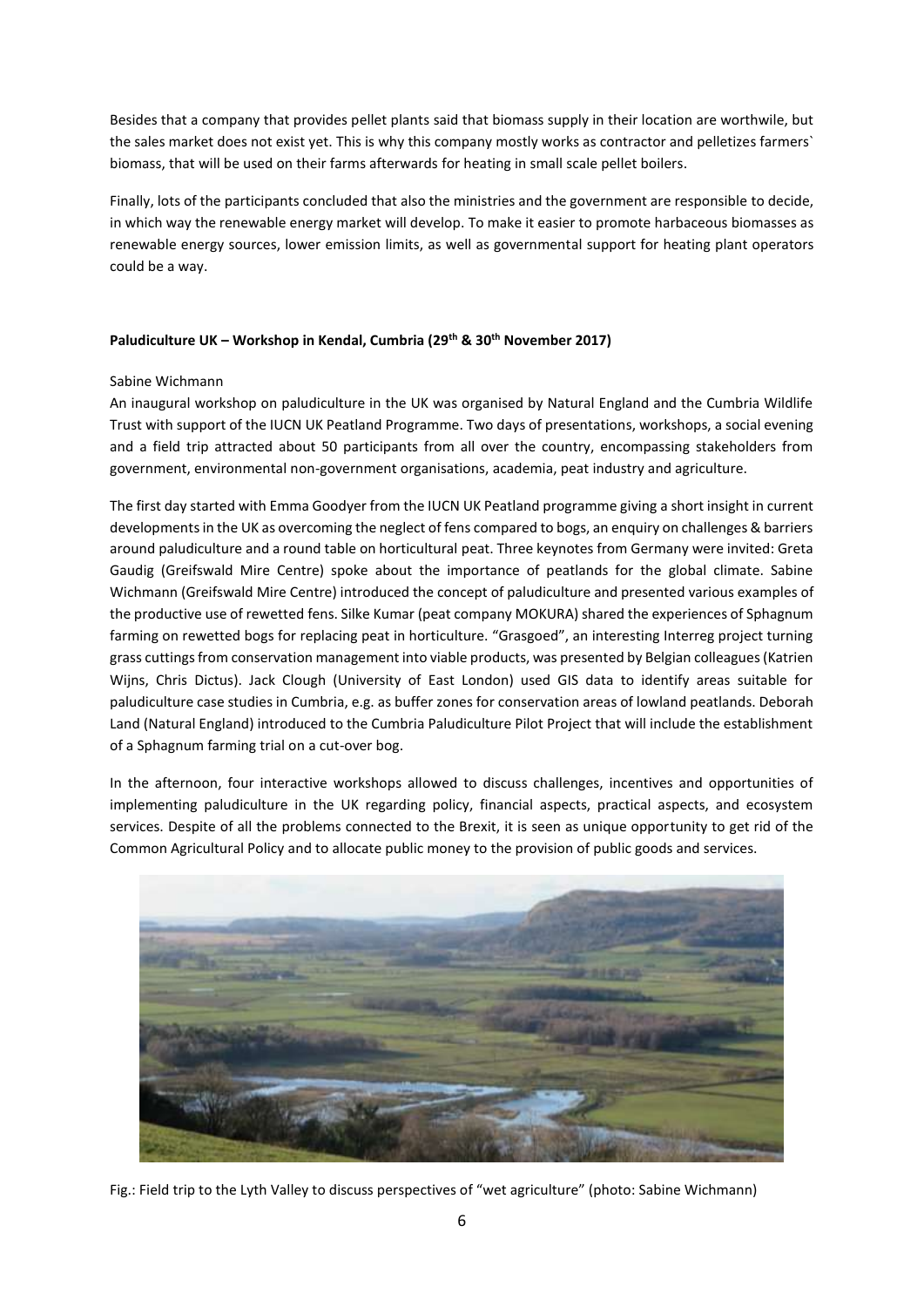The fieldtrip to Foulshaw Moss Nature Reserve and the Lyth Valley was blessed with sun & light frost – certainly the best weather you can have end of November at the edge of the Lake District, one of the wettest parts of England. Serious flooding in recent years, high pumping costs and landowners' need to make a living on their land set the ground for discussing perspectives of "wet agriculture" in the Lyth valley. However, after peat-cutting and drainage little is left to be called peatland. Peat remained only in one third of the area, i.e. in rewetted nature reserves and as a thin layer of few centimetres under grassland. This case illustrated the importance of a clear wording: "Paludiculture" may be a cumbersome term in first place, but defined as "the productive use of wet and rewetted peatlands under conditions that maintain the peat body and minimise GHG emissions" the term cannot be replaced by a vague wording as "wet agriculture" or "swamp farming".



Fig.: Participants at the paludiculture workshop in Kendal/North West England (photo: http://www.cumbriawildlifetrust.org.uk/news/2017/12/04/making-boggy-land-pay)

## Workshop "Setting the course for EU policies on peatland climate mitigation" in Brussels



This workshop was organized as a joint activity of the two projects funded by FACCE JPI, Climate smart agriculture, the CAOS project (Thünen Institute Braunschweig) and the Cinderella project (Greifswald University, GMC). About 45 stakeholders participated in this workshop, they represented several NGOs, DG´s from comission, farmers representatives, as well as different levels of national administration. The outcomes are unclear and need further interpretation, some

more detailed analysis will be prepared until the end of the project.

In general we could intensify the cooperation with the Thünen Institute and we reached some stakeholders, who until now were not aware at all about the potential climate impact of peatlands and and who might include peatland issues in further decisions. On the other hand some participants (esp. representatives from farmers organisations) still want to feed the world from drainaged based agriculture on peatlands. Still it will be a great task for the next decades to intensify cooperation with these people to come to a common understanding on rewetting and implementation of paludiculture.